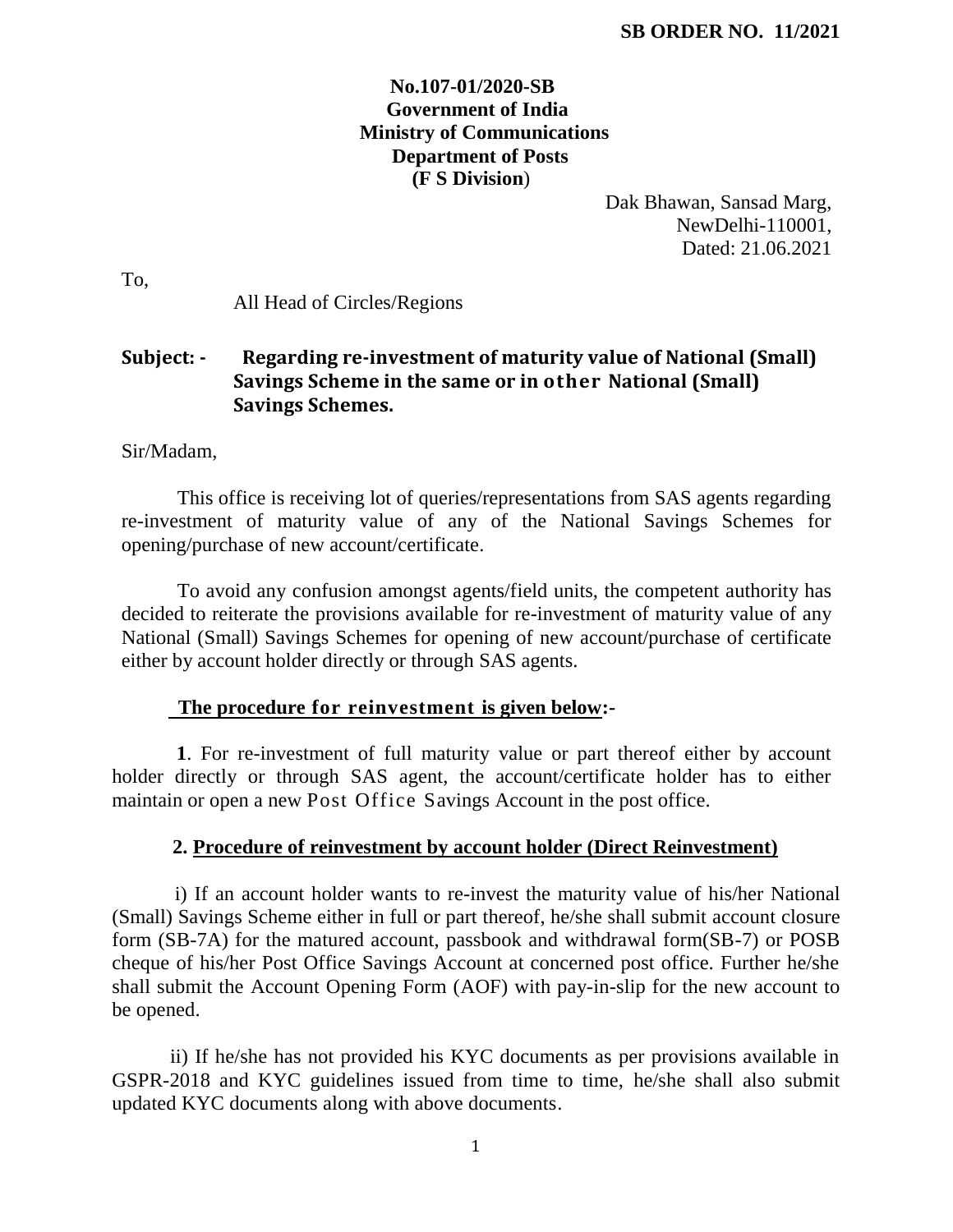iii) In acquittance portion of account closure form (SB-7A) or backside of preprinted KVP/NSC, account holder shall write **'Credit maturity value into my Post Office Savings Account No. ………………"** and sign.

 iv) In acquittance portion of withdrawal form (SB-7) of Post Office Savings Account or on the backside of POSB cheque, account holder shall write **'For**  Reinvestment in **Scheme in lieu of closed A/c No. ..............** for Rs. **……………… and sign'.**

 v) The counter PA of post office shall check documents received and if all documents are in order, follow the procedure as prescribed in the rules for closure of an existing account and transfer maturity value into the account holder's Post Office Savings Account.

vi) Supervisor shall verify the closure of account.

vii) After closure of account, counter PA shall open new account under account holder/minor CIF and during account opening, funding of amount mentioned in withdrawal form(SB-7) or POSB Cheque shall be done from account holder's Post Office Savings Account.

viii) Supervisor shall verify the new account opening and funding of account.

ix) Counter PA shall provide passbook of the new account opened to the account holder.

**Note**: - (i) The re-investment can be made either for the amount equal to or less amount and up to maturity value credited.

(ii) The reinvestment can only be made under same CIF and in the name of account holder/one of the joint holders/minor under the guardianship of the account holder i.e. The account holder (s) of the matured account shall be the sole account holder or one of the joint account holders or the guardian of the minor / person of unsound mind as the case may be, of the new account opened under reinvestment.

### **3. Procedure of reinvestment through SAS agent**

**In SAS agency rules/existing procedure, re-investment of maturity value through withdrawal form (SB-7) is allowed. However new investment under SAS agency rules is allowed only through Cash (up to Rs.20,000) or By cheque.**

i) The agent will issue authorized agent receipt of the documents mentioned below from the Authorized Agent Receipt Book (Cheque) with suitable remarks and hand it over to the account holder as prescribed in the SAS Agency rules. Particulars of the matured deposit/certificates which are to be reinvested will be written in place of cheque number on the receipt.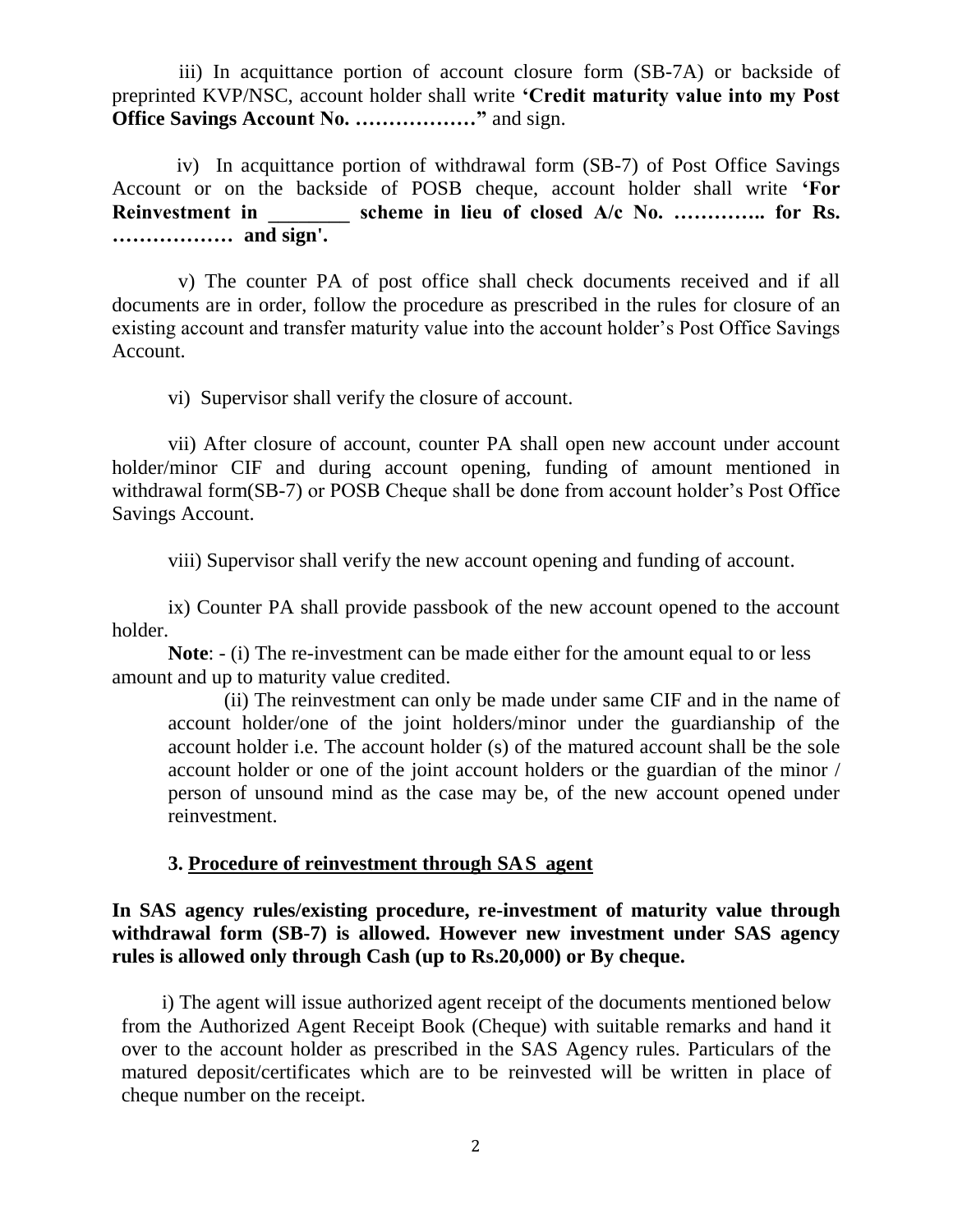ii) Where account holder desires to re-invest his/her maturity value through SAS agent in any of (TD/MIS/KVP/NSC) schemes, the account holder shall handover the following documents to SAS agent after obtaining one copy of Authorized Agent Receipt :-

a) Passbook/Certificate (KVP/NSC) matured.

b) Account Closure Form (SB-7A)

c) Account Opening Form (AOF) of new scheme with pay-in-slip

 d) Withdrawal Form (SB-7) along with passbook or POSB Cheque of PO Savings Account.

Note: - If KYC documents have not submitted by the depositor earlier as prescribed in GSPR-2018 and KYC guidelines issued from time to time, he/she shall also submit required KYC documents.

 iii) In acquittance portion of account closure form (SB-7A) or backside of preprinted KVP/NSC, account holder shall write '**Credit maturity value in to my Post Office Savings Account No. ………………"** and sign.

 iv) In acquittance portion of withdrawal form (SB-7) of Post Office Savings Account or on the backside of POSB cheque, account holder shall write **'For Re**investment in **in scheme in lieu of closed A/c No. ..............** for Rs. **………………through the agent……………………………………..(name of agent and C.A. number) and sign.**

 v) The counter PA of post office shall check documents received and if all documents are in order, follow the procedure as prescribed in the rules for closure of an existing account and transfer maturity value into the account holder's Post Office Savings Account.

vi) Supervisor shall verify the closure of account.

vii) After closure of account, counter PA shall open new account under account holder/minor CIF and during account opening, funding of amount mentioned in Withdrawal Form (SB-7) or POSB Cheque shall be done by transfer from account holder's Post Office Savings Account.

viii) Select agency code of the concerned agent during account opening.

ix) Supervisor shall verify the new account opening and funding of account.

x) Counter PA shall handover the passbook of new account opened, cancelled passbook of closed account and authorized agent receipt duly affix date stamp to the SAS agent.